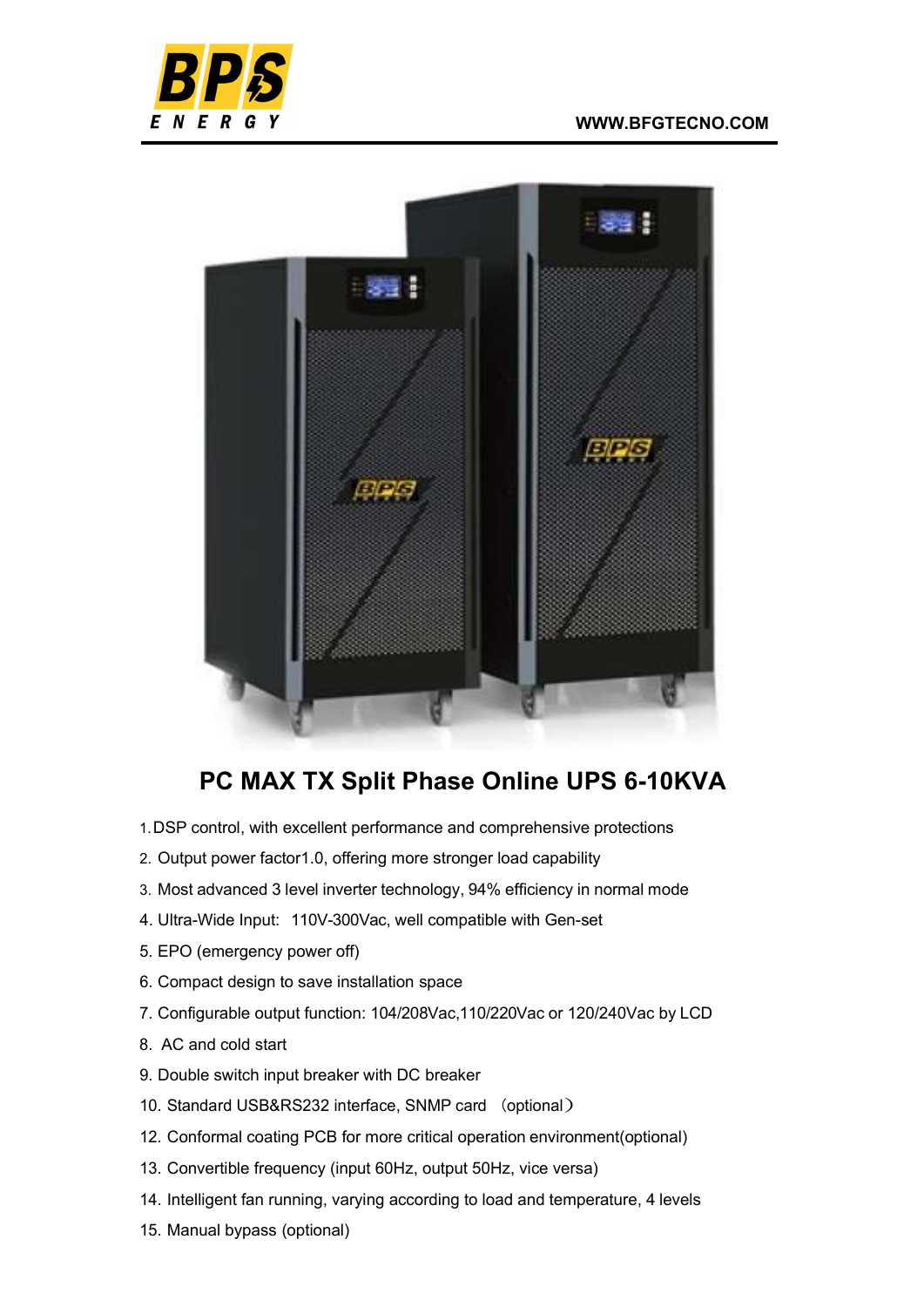

## Technical Specification:

| <b>Model</b>         |           | <b>PCM6KL-TX</b>                                                                  | <b>PCM6KS-TX</b> | PCM10KL-TX       | PCM10KS-TX |  |  |  |
|----------------------|-----------|-----------------------------------------------------------------------------------|------------------|------------------|------------|--|--|--|
| Capacity(kVA/kW)     |           | 10kVA/10kW<br>6kVA/6kW                                                            |                  |                  |            |  |  |  |
| Input PF             |           | ≥0.99                                                                             |                  |                  |            |  |  |  |
|                      | Phase     | 2 Lines                                                                           |                  |                  |            |  |  |  |
| Input<br>voltage     | Low       | L-L:176 VAC ± 3% @ 100% load;110 VAC ± 3% @ 50% load                              |                  |                  |            |  |  |  |
|                      | transfer  |                                                                                   |                  |                  |            |  |  |  |
|                      | Low back  | L-L188 VAC ± 3% @ 100% load, 142 VAC ± 3% @ 50% load                              |                  |                  |            |  |  |  |
|                      | High      | L-L 300 VAC $\pm$ 3%                                                              |                  |                  |            |  |  |  |
|                      | transfer  |                                                                                   |                  |                  |            |  |  |  |
|                      | High back | L-L:280 VAC $\pm$ 3%                                                              |                  |                  |            |  |  |  |
| Input frequency      |           | 40-70hz                                                                           |                  |                  |            |  |  |  |
| <b>Battery</b>       |           |                                                                                   |                  |                  |            |  |  |  |
| Quantity             |           | 16 or 20PCS*12Vdc settable                                                        |                  |                  |            |  |  |  |
| Back up time         |           | Standard model: 5-12mins depends on load                                          |                  |                  |            |  |  |  |
|                      |           | Long run model: depends on external Battery                                       |                  |                  |            |  |  |  |
| DC voltage           |           | 192 or 240Vdc                                                                     |                  |                  |            |  |  |  |
| Charge voltage       |           | 220/275Vdc                                                                        |                  |                  |            |  |  |  |
| Recharging current   |           | 1-10A adjustable                                                                  | 1A               | 1-10A adjustable | 1A         |  |  |  |
|                      |           |                                                                                   | <b>Output</b>    |                  |            |  |  |  |
| Output P.F           |           | 0.9/1.0                                                                           |                  |                  |            |  |  |  |
| Output voltage       |           | 104/208Vac, 110/220Vac or 120/240Vac +/-1% (settable)                             |                  |                  |            |  |  |  |
| Frequency            |           | 46~54Hz or 56~64Hz (Line mode) 50/60Hz ± 0.1Hz (Battery mode)                     |                  |                  |            |  |  |  |
| Crest factor         |           | 3:1(max)                                                                          |                  |                  |            |  |  |  |
| Wave distortion      |           | Less than 3% (linear load), Less than 5% Non-linear load                          |                  |                  |            |  |  |  |
| Over load            |           | 105% <load<125% 1="" for="" for30sec<="" min,125%<load<150%="" td=""></load<125%> |                  |                  |            |  |  |  |
| Efficiency           |           | >94% (Line mode)                                                                  |                  |                  |            |  |  |  |
|                      |           | >93% (battery mode)                                                               |                  |                  |            |  |  |  |
|                      |           | >98% (ECO mode)                                                                   |                  |                  |            |  |  |  |
| <b>Transfer time</b> |           | 0ms (AC-Battery);                                                                 |                  |                  |            |  |  |  |
|                      |           | 0 ms (bypass-inverter)                                                            |                  |                  |            |  |  |  |
|                      |           |                                                                                   | <b>Alarms</b>    |                  |            |  |  |  |
| Battery mode         |           | Sounding every 4 seconds (can mute)                                               |                  |                  |            |  |  |  |
| Low battery          |           | Sounding every second                                                             |                  |                  |            |  |  |  |
| Overload             |           | Sounding every second                                                             |                  |                  |            |  |  |  |
| Faulty               |           | Continuously sounding                                                             |                  |                  |            |  |  |  |
| <b>Management</b>    |           |                                                                                   |                  |                  |            |  |  |  |
| Smart RS-232/USB     |           | Supports Windows® 2000/2003/XP/Vista/2008, Windows® 7, Linux, Unix, and MAC       |                  |                  |            |  |  |  |
| Optional             |           | SNMP/AS400                                                                        |                  |                  |            |  |  |  |